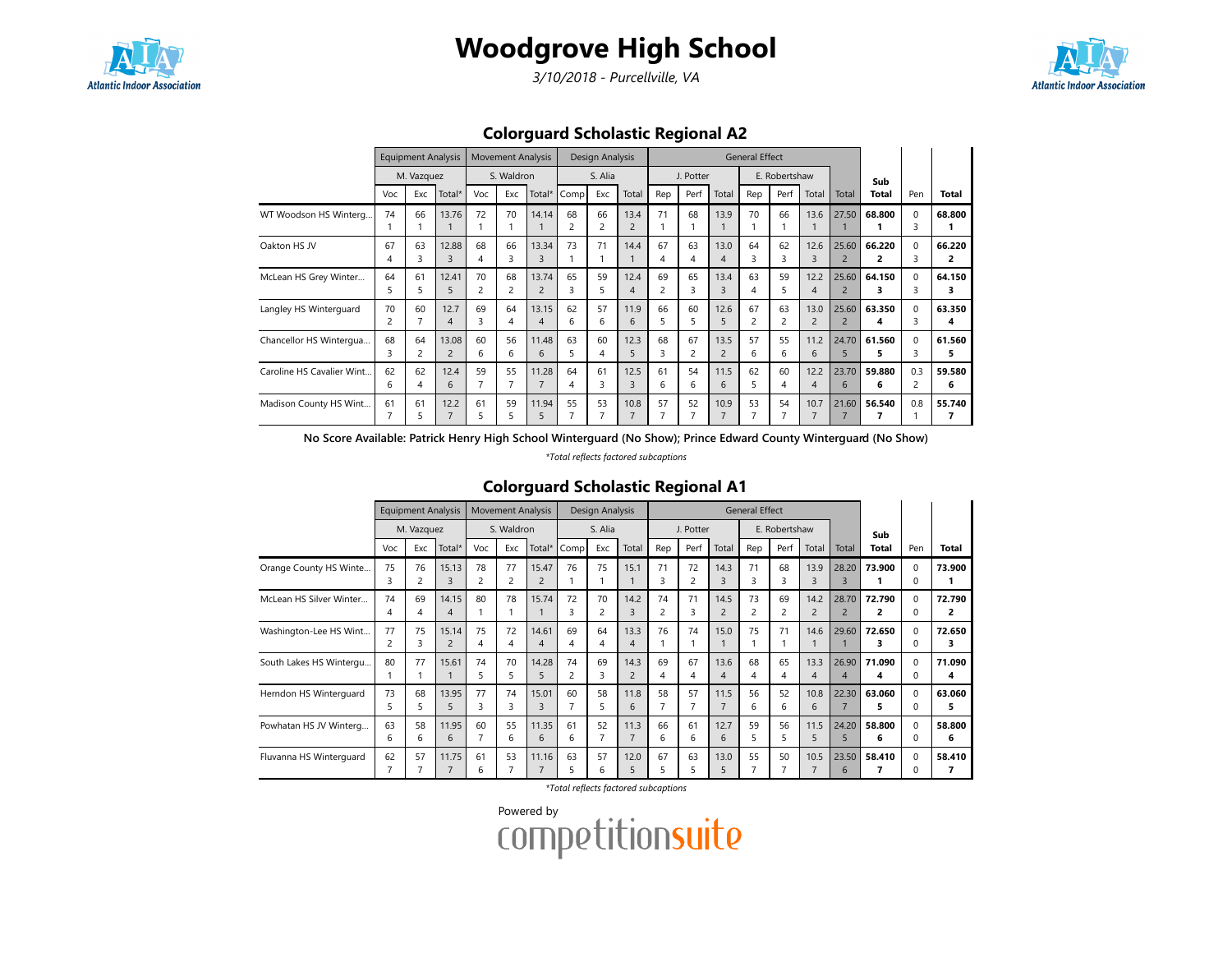

# Woodgrove High School

3/10/2018 - Purcellville, VA



## Colorguard Independent Regional A

|                           | Equipment Analysis   Movement Analysis |    |       |            |     |       |                    | Design Analysis |       | <b>General Effect</b> |    |       |               |               |      |       |              |     |        |
|---------------------------|----------------------------------------|----|-------|------------|-----|-------|--------------------|-----------------|-------|-----------------------|----|-------|---------------|---------------|------|-------|--------------|-----|--------|
|                           | M. Vazguez                             |    |       | S. Waldron |     |       | S. Alia            |                 |       | J. Potter             |    |       | E. Robertshaw |               |      |       | Sub          |     |        |
|                           | Total*<br>Exc<br>Voc                   |    |       | Voc        | Exc |       | Total* Comp<br>Exc |                 | Total | Perf<br>Rep           |    | Total | Rep           | Perf<br>Total |      | Total | <b>Total</b> | Pen | Total  |
| Stafford Independent Gold | 58                                     | 52 | 10.82 | 76         | 70  | 14.42 | 62                 | 55              |       | 62                    | 53 | 11.5  | 67            | 61            | 12.8 |       | 24.30 61.240 | 0.2 | 61.040 |
|                           |                                        |    |       |            |     |       |                    |                 |       |                       |    |       |               |               |      |       |              |     |        |

\*Total reflects factored subcaptions

#### Colorguard Scholastic A3

|                          |                | <b>Equipment Analysis</b> |                         | <b>Movement Analysis</b> |                |                         | Design Analysis |                | <b>General Effect</b>  |                      |                |                      |                      |                |                        |                         |              |                     |              |
|--------------------------|----------------|---------------------------|-------------------------|--------------------------|----------------|-------------------------|-----------------|----------------|------------------------|----------------------|----------------|----------------------|----------------------|----------------|------------------------|-------------------------|--------------|---------------------|--------------|
|                          |                | M. Vazquez                |                         |                          | S. Waldron     |                         |                 | S. Alia        |                        |                      | J. Potter      |                      |                      | E. Robertshaw  |                        |                         | Sub          |                     |              |
|                          | Voc            | Exc                       | Total*                  | Voc                      | Exc            | Total*                  | Comp            | Exc            | Total                  | Rep                  | Perf           | Total                | Rep                  | Perf           | Total                  | Total                   | Total        | Pen                 | <b>Total</b> |
| Stonewall Jackson HS Wi  | 71<br>4        | 67<br>3                   | 13.68<br>$\overline{4}$ | 72<br>$\overline{c}$     | 70<br>1        | 14.14<br>$\mathbf{1}$   | 71<br>3         | 71             | 14.2<br>3              | 71<br>$\overline{c}$ | 70<br>1        | 14.1<br>$\mathbf{1}$ | 75<br>1              | 71             | 14.6<br>$\mathbf{1}$   | 28.70<br>$\overline{1}$ | 70.720<br>1  | 0<br>$\overline{c}$ | 70.720       |
| McLean HS Red Wintergu   | 63             | 59                        | 12.08                   | 68                       | 66             | 13.34                   | 76              | 69             | 14.5                   | 73                   | 66             | 13.9                 | 71                   | 66             | 13.7                   | 27.60                   | 67.520       | 0                   | 67.520       |
|                          | 9              | 8                         | 9                       | 6                        | 5              | 5                       | 1               | 3              | $\mathbf{1}$           | 1                    | 3              | $\overline{c}$       | 2                    | 3              | $\overline{2}$         | $\overline{2}$          | 2            | 2                   | 2            |
| South County HS Winterg  | 72             | 68                        | 13.88                   | 66                       | 63             | 12.81                   | 73              | 70             | 14.3                   | 68                   | 64             | 13.2                 | 68                   | 65             | 13.3                   | 26.50                   | 67.490       | $\mathbf 0$         | 67.490       |
|                          | ς              | 2                         | $\overline{2}$          | 8                        | 9              | 9                       | $\overline{c}$  | $\overline{2}$ | $\overline{2}$         | 5                    | 5              | 5                    | 5                    | 5              | 5                      | 5                       | 3            | $\overline{c}$      | з            |
| Spotsylvania HS Rhythm   | 64             | 60                        | 12.28                   | 70                       | 67             | 13.61                   | 69              | 68             | 13.7                   | 70                   | 67             | 13.7                 | 69                   | 67             | 13.6                   | 27.30                   | 66.890       | $\Omega$            | 66.890       |
|                          | 8              | 7                         | $\overline{7}$          | 3                        | 3              | $\overline{3}$          | 5               | 4              | $\overline{4}$         | 3                    | $\overline{c}$ | $\overline{3}$       | 3                    | $\overline{c}$ | 3                      | $\overline{3}$          | 4            | $\overline{c}$      | 4            |
| Briar Woods HS Falconair | 74<br>1        | 69                        | 14.15<br>$\mathbf{1}$   | 69<br>4                  | 67<br>3        | 13.54<br>$\overline{4}$ | 68<br>6         | 62<br>8        | 13.0<br>$\overline{7}$ | 64<br>9              | 60<br>9        | 12.4<br>9            | 65<br>$\overline{7}$ | 63<br>6        | 12.8<br>$\overline{7}$ | 25.20<br>8              | 65.890<br>5  | $\Omega$<br>2       | 65.890<br>5  |
| Broad Run HS Winterguard | 66             | 62                        | 12.68                   | 67                       | 65             | 13.14                   | 70              | 65             | 13.5                   | 69                   | 65             | 13.4                 | 63                   | 61             | 12.4                   | 25.80                   | 65.120       | $\Omega$            | 65.120       |
|                          | 6              | 6                         | 6                       | $\overline{7}$           | 6              | $\overline{7}$          | 4               | 5              | 5                      | 4                    | 4              | $\overline{4}$       | 9                    | 8              | 8                      | 6                       | 6            | $\overline{2}$      | 6            |
| Oakton HS Winterguard    | 62             | 57                        | 11.75                   | 73                       | 68             | 13.95                   | 66              | 61             | 12.7                   | 67                   | 64             | 13.1                 | 69                   | 66             | 13.5                   | 26.60                   | 65.000       | $\Omega$            | 65.000       |
|                          | 10             | 10                        | 10                      | 1                        | $\overline{c}$ | $\overline{c}$          | 8               | 9              | 9                      | 6                    | 5              | 6                    | 3                    | 3              | $\overline{4}$         | $\overline{4}$          | 7            | 2                   | 7            |
| Yorktown HS Winterguard  | 73             | 66                        | 13.69                   | 66                       | 64             | 12.94                   | 65              | 63             | 12.8                   | 65                   | 61             | 12.6                 | 64                   | 59             | 12.3                   | 24.90                   | 64.330       | $\Omega$            | 64.330       |
|                          | 2              | 4                         | 3                       | 8                        | $\overline{7}$ | 8                       | 9               | $\overline{7}$ | 8                      | 8                    | 8              | 8                    | 8                    | 9              | 9                      | 9                       | 8            | $\overline{c}$      | 8            |
| Mt Vernon HS Winterquard | 65             | 58                        | 12.09                   | 61                       | 56             | 11.55                   | 67              | 64             | 13.1                   | 66                   | 63             | 12.9                 | 66                   | 63             | 12.9                   | 25.80                   | 62.540       | $\Omega$            | 62.540       |
|                          | $\overline{7}$ | 9                         | 8                       | 11                       | 11             | 11                      | $\overline{7}$  | 6              | 6                      | $\overline{7}$       | $\overline{7}$ | $\overline{7}$       | 6                    | 6              | 6                      | 6                       | 9            | $\overline{2}$      | 9            |
| Chancellor HS Wintergua  | 69             | 63                        | 13.02                   | 69                       | 64             | 13.15                   | 64              | 60             | 12.4                   | 62                   | 57             | 11.9                 | 62                   | 58             | 12.0                   | 23.90                   | 62.470       | $\Omega$            | 62.470       |
|                          | 5              | 5                         | 5                       | 4                        | $\overline{7}$ | 6                       | 10              | 10             | 10                     | 10                   | 10             | 10                   | 10                   | 10             | 10                     | 10                      | 10           | $\overline{c}$      | 10           |
| Forest Park HS Wintergua | 58<br>11       | 55<br>11                  | 11.21<br>11             | 62<br>10                 | 58<br>10       | 11.88<br>10             | 63<br>11        | 58<br>11       | 12.1<br>11             | 60<br>11             | 55<br>11       | 11.5<br>11           | 61<br>11             | 57<br>11       | 11.8<br>11             | 23.30<br>11             | 58.490<br>11 | 0.3                 | 58.190<br>11 |

\*Total reflects factored subcaptions

Powered by<br>COMPetitionsuite